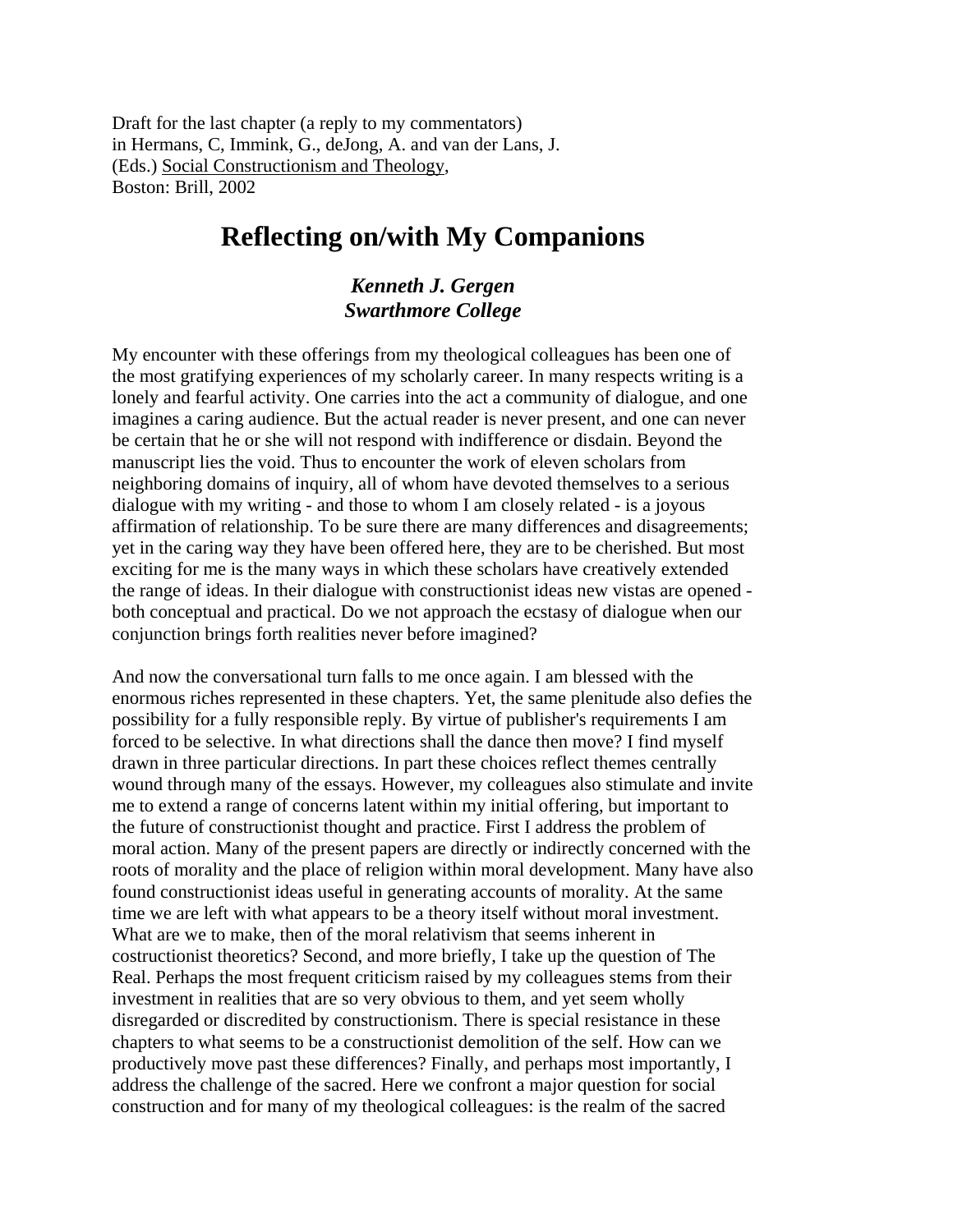simply a construction, and if so, does this not lead to an ultimate delegitimation of theology and its manifestations in religious practices? I shall argue quite the contrary. In my view a sophisticated constructionism will lead to the abolition of the distinction between the sacred and the profane, and in doing so open new possibilities for the sacralization of everyday life.

## **Toward Morally Generative Practices**

Religion and morality are often viewed as two sides of the same coin - with religion serving as a chief vehicle for generating and sustaining moral action, and the necessity for moral conduct in society serving as a major justification for religious institutions. It is within this context that theologians have long attempted to articulate moral principles or foundational rationales for ethical conduct, and religious institutions have offered codes, dictums, or commandments to guide our actions. The need for such foundations has become all the more acute in recent decades. Increasingly we find the value neutral stance of the empirico/scientific orientation so central to cultural modernism - to be ethically infertile. In splitting is from *ought* we have lost ethical compass. In any case, the outcome of almost all attempts to provide such direction have been *content-full* ethics. That is, the efforts culminate in articulated accounts of the good - honoring *this* and not *that*, favoring certain kinds of conduct while condemning others. Rendered rationale are guides to specific forms of moral being.

These concerns with ethical foundations have also played an important role in several contributions to the present volume. In his offering, for example, Mark Wallace writes in support of a Levinasian view that establishes as a first principle, "taking responsibility for the welfare of the other." Favoring much the same idea, Hermans and Dupont argue for the "subjective irreducibility of the other as the groundless ground" for what they propose as a "concrete ethics." James Day's analysis of religious development is also apposite; for him a constructionist account of development is viable replacement for traditional cognitive views of moral development. For Day, the challenge of building toward a more morally secure society is paramount. Much the same concerns are reflected in Friedrich Schweitzer's exploration of religious education.

At the same time, in the intellectual world more broadly there is abiding concern with the limits of content ethics. For example, Alisdair MacIntyre (1984) has described ethical theory as rife with conflict among incommensurables, and in a later volume labors over the question of Whose Justice, Whose Rationality?. In his volume, Ethics After Babel, Jeffrey Stout (1988) also struggles with the problem ethical commitment in the context of competing claims. More radically John Caputo's Against Ethics (1993) proposes that ethical principles can neither dictate nor account for the sense of obligation that binds people together in specific circumstances. Social constructionist writings have added further dimension to such misgivings. Elsewhere I have written, for example, about problem of deducing specific actions from abstract principles of the good; given a set of ethics, nothing necessarily follows in terms of action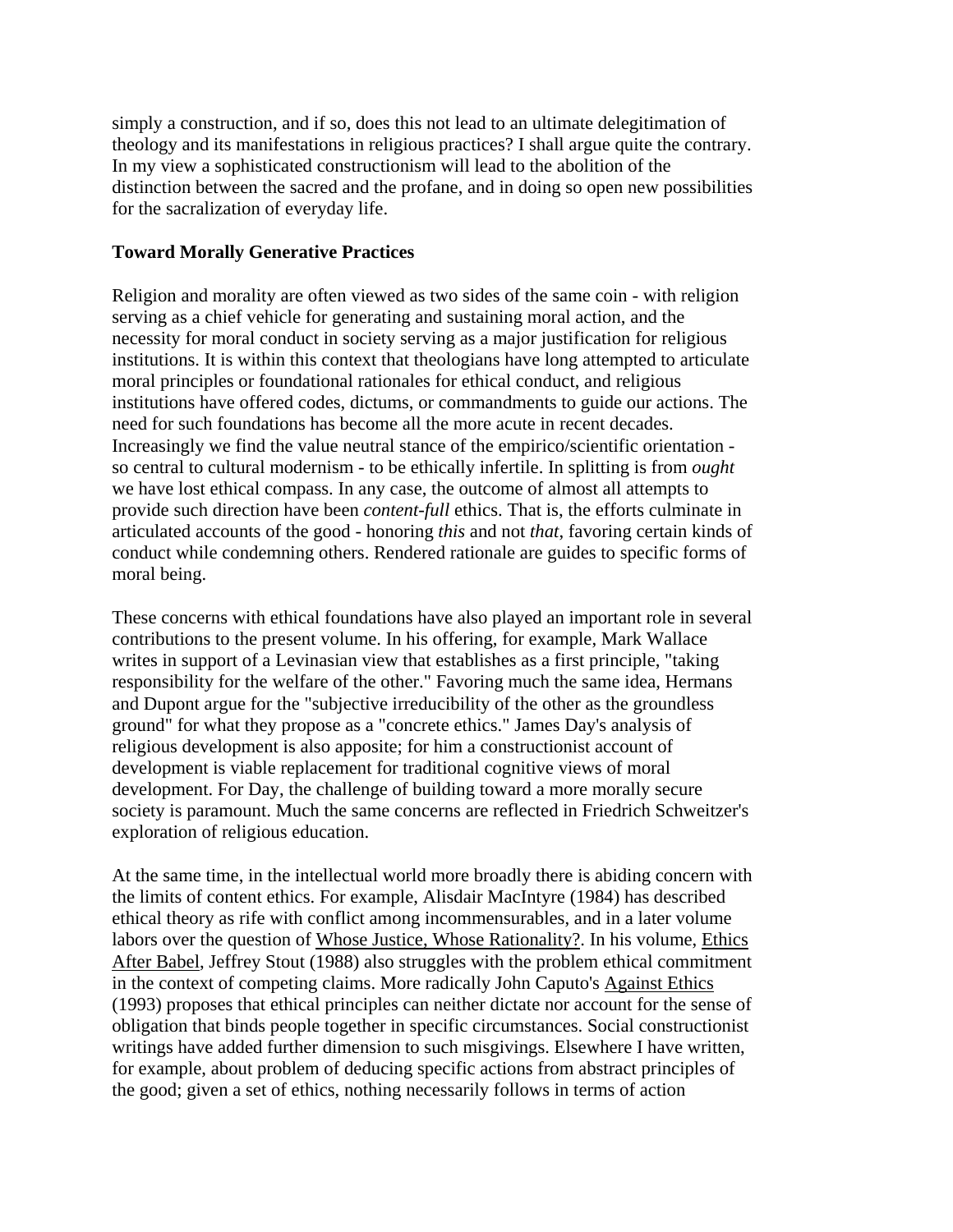(Gergen, 1994). Indeed, many contributions to the present volume also echo doubts in the possibility of a foundational ethic. Wallace proposes that in light of much postmodern/constructionist thought, "theology becomes a vital undertaking" primarily when it "avoids the temptation to ground its enterprise on a philosophical foundation." Hermans and Dupont worry that their attempt to establish a concrete ethics of nearness may be just one more ethical standpoint among many competitors. This concern with multiple, competing standpoints also informs Schweitzer's views on religious education. He makes excellent use of Berger's (1979) "heretical imperative" in arguing for religious education sensitive to the "context of multicultural and multireligious society and of the interreligious communication needed in this situation." In a similar vein, Chris Hermans argues for a conception of a polyphonic as opposed to an authoritative vision of God in religious communication.

With a strong impetus toward affirming a moral society, on the one hand, and rampant doubt in the possibility of univocal ethical codes on the other, how are we to proceed? How can we, in effect, have morality without moral standards? In my view constructionist thought can carry us past this impasse and into a more promising and viable space of possibility. It can enable us to press beyond commitments to singular (authoritative) ethical codes or credos, while simultaneously honoring those commitments. In particular, it can provide us with a means of addressing issues of moral traditionalism in the face of global incommensurability. Interestingly, it is precisely in what has been assailed as a pernicious "constructionist relativism" (see chapters by both Wallace and Hermans) that this potential is to be located. It is first in its lack of commitment to any one content ethic, and second in its focus on the communicative process from which ethics derive that we locate a means of orienting ourselves in a pluralist world.

To appreciate the possibilities, consider again the various ways in which constructionist accounts have been used in this volume to describe and explain moral and religious development. James Day, for example, provides an excellent account of religious development in terms of discursive construction; this account is quite congenial with Ulrike Popp-Baier's understanding of religious conversion through narration, and the importance placed by Wallace on narration and the vitality of theology. In a similar vein, Hans Schilderman provides a sensitive portrait of the way in which religious identity may be formed within an extended process of relationship. Finally, on a more communal level, Aad de Jong demonstrates how a constructionist approach can be used to understand the emergence of religious organization.

In all these cases we find an emphasis on the patterns of coordination from which spring valued patterns of relationship. We must also suppose that when people wish to protect such patterns from erosion or defection, from outside interference or annihilation, they may develop codes of conduct. Such codes are often unwritten and informally maintained - as in the case of standards for moral behavior. However, they may also be publicly articulated in systems of rules, regulations, organizational values, ethical standards, and laws - in effect, content ethics. We must realize,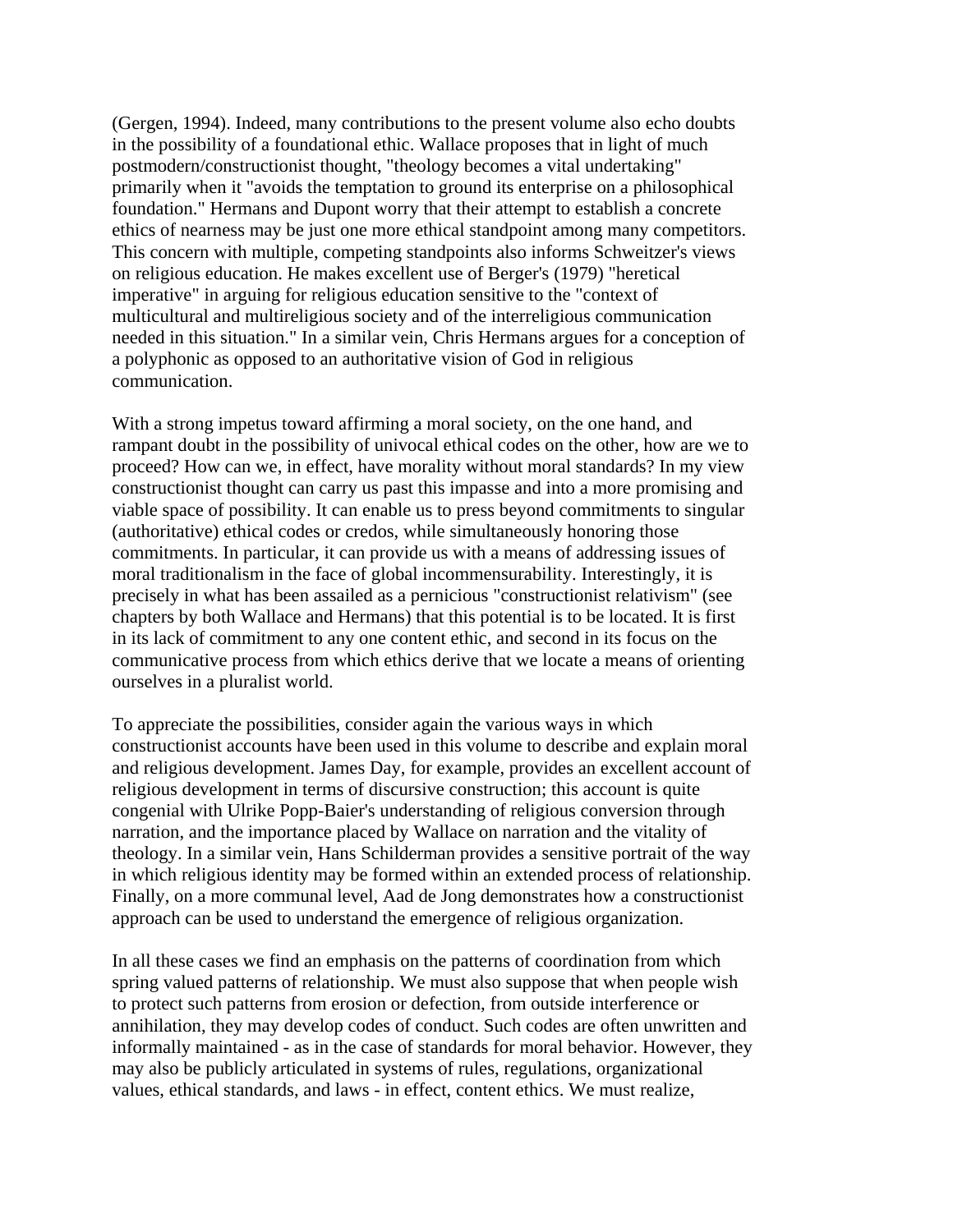however, that the codes are not themselves "the good," which the participants wish to sustain, but rather, serve as security or policing measures. This is to say that content ethics are not in themselves the ethical conduct that is so important to our lives; they are but a possible means to an end that lies elsewhere. There is no principled need, then, for codes of good conduct - for "ethical principles," "value clarification," "the bill of rights," or a "code of professional ethics." Such efforts come into play primarily when there are threats to the valued order.

At this point we are positioned to ask whether such codes indeed function to sustain the cultural forms we so deeply value. If they are optional in principle, we may be justifiably explore their shortcomings and their alternatives. I scarcely wish to propose that content ethics are inconsequential. In many cases, particularly in matters of societal laws, their existence may be enormously important, both to sustaining tradition and in the achievement of social change. The argument here is in no way intended to challenge the development of abstract prescriptions - particularly when these are pressed into the service of dialogue. However, we must also confront the following difficulty: Content ethics are created within social enclaves for sustaining its own ways of life. In this sense they always stand in a potentially alienated or antagonistic relationship to that which lies outside.

Exacerbating the potential for conflict is the fact codifications of principles, ethics, or standards are not easily negotiable. They function as articulated limits - "beyond this point we do not go" - with the implicit subtext, "if you go beyond this limit and you are no longer one of us." In other terms, codifications serve as terminators of conversation. Additional words - of critique, reflexivity, doubt, or emendation - are often threatening and unwelcome. There are "principles at stake," as it is said. Such terminating tendencies are especially problematic in a world in which there are multiple and disparate enclaves of meaning making. If we look across the array of ethnicities, religions, geographical regions, sexual preference groups, professions, and specialized political communities that make up any nation, we are likely to find vast differences in the sense of the ethical. To the extent that content ethics function as matters of principle, productive dialogue across the borders is curtailed. Antagonism and hostility prevail, and impulses toward suppression (or eradication) set in motion.

In this sense, while content ethics may function to secure traditions within groups, they simultaneously lend themselves to alienation and conflict between. Or to put it another way, ethical stipulations may have a corrosive effect on the very forms of relationships out of which ethical value can take root. Commitment to content ethics may imperil the forms of coordination from which values are birthed, and unleash processes of mutual destruction - the very silencing of the ethical impulse. It is at this point that we begin to appreciate possibility of moving beyond the tradition of content ethics. Rather, our attention is directed to those processes of relationship that can provide the *ethically generative moment*. We require means of conversation - and related actions - enabling us to move more felicitously across the boundaries of colliding commitments, to open possibilities for growthful dialogue across otherwise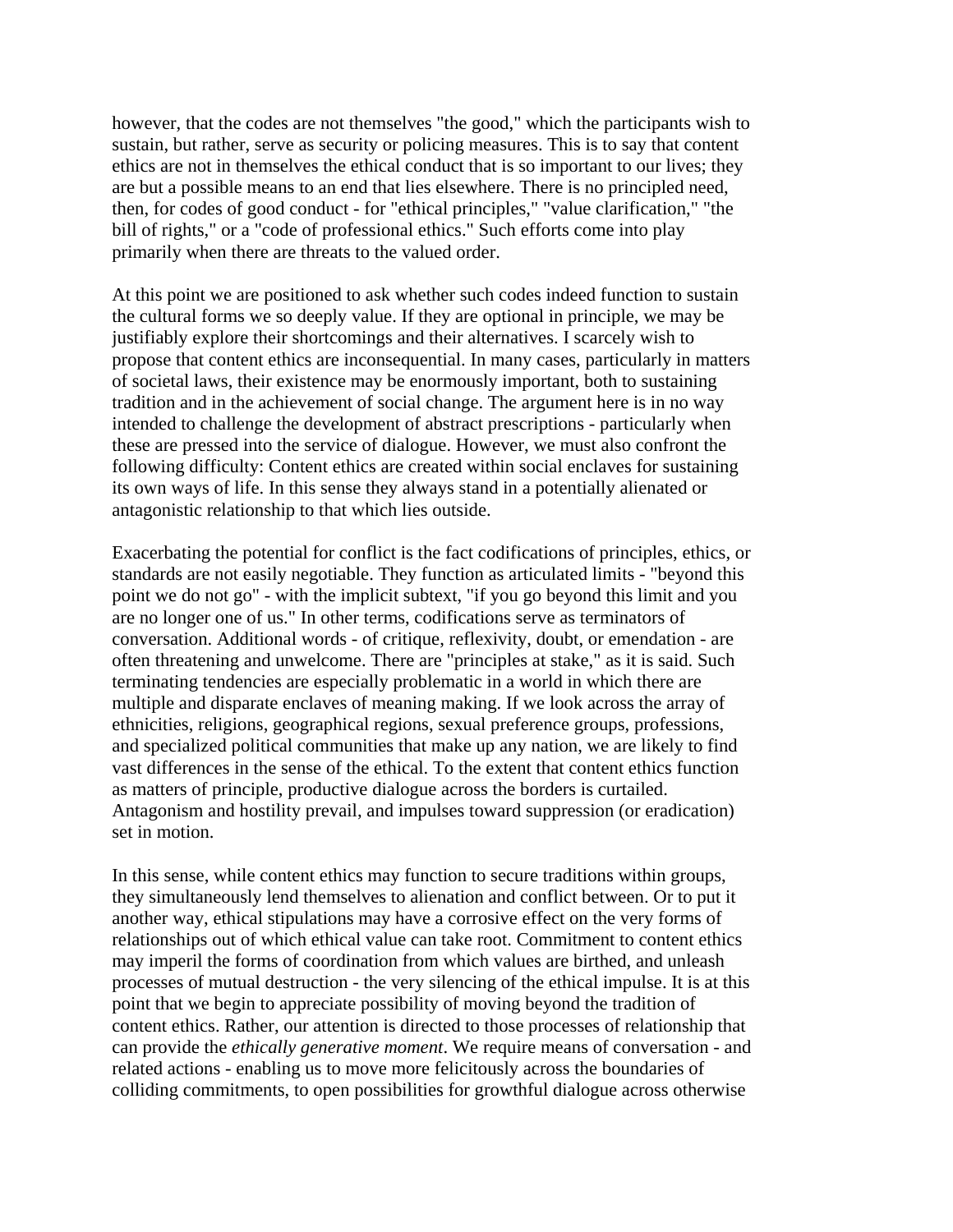antagonistic communities. It is at this point that social constructionism joins the dialogue of process ethics, concerned as it is with the achievement of ethics within ongoing relationships. We draw sustenance, for example, from Carol Gilligan's (1982) attempt to locate moral decision making within dialogue as opposed to abstract principles. We are challenged by Jurgen Habermas' (1979 ) articulation of ideal speech conditions, and its implications for settling conflicts among competing claims to the good. And we take inspiration from those attempting to locate within Martin Buber's (1947) work guidelines to ethically informed dialogue.

At the same time, process ethics are only a beginning. From a constructionist perspective much of the literature on process ethics still carries strong remnants of the foundationalism that imperils the content tradition. That is, there remains a pervasive tendency to establish ethical foundations - imperatives or first principles for securing generative dialogue. From a constructionist standpoint we must again avoid such tendencies. Foundations of practice function much like content ethics, only one step removed. They place *a priori* limits over "the good" in human relationships, and thus lead ultimately toward division and antagonism. Of course, one might argue that the present account suffers from this problem; does constructionism not invite us to place a transcendent value on forms of action that are responsible to the sustenance of relatedness itself? Or, in other terms, do we not affirm here the priority of *relational responsibility*? Perhaps, but not in a way that demands any particular form of practice. At any point a promising form of relational practice creates an antagonistic other, the invitation to re-create is reinstigated. We may view relational responsibility not as an ethical imperative, but rather, as an invitation for continuous and mutual exploration. Here indeed is a challenge for a *practical* theology.

Much may be said about the forms of practice that may contribute to the generative process of relationship. The discourses of conflict resolution, mediation, and consensus building are all rich in possibilities. Much that I have described as transformative dialogue (Gergen, 1999) is similarly dedicated. Whenever our actions take into account the communities of which we are apart, and communities act so as to realize their interdependency with those outside, and as a community of the whole we act in ways that appreciate the environments giving us sustenance, so do we establish a space for *ethical generativity*. However, the search for ethically generative practices must remain forever unfinished; we must avoid concretizing the possibilities for each solidification of practice may be a silencing of yet another tradition of relationship. It is to the human capacities for improvisation that we must look for sustenance. It is improvisation that enables new adjustments to be continuously made, and thus the possibility for a continuous prizing our lives together.

### **Recalcitrant Realisms and the Self**

One of the most radical aspects of constructionist thought is its destablization of all truth claims and/or foundational ontologies. Rather, we are constantly entreated to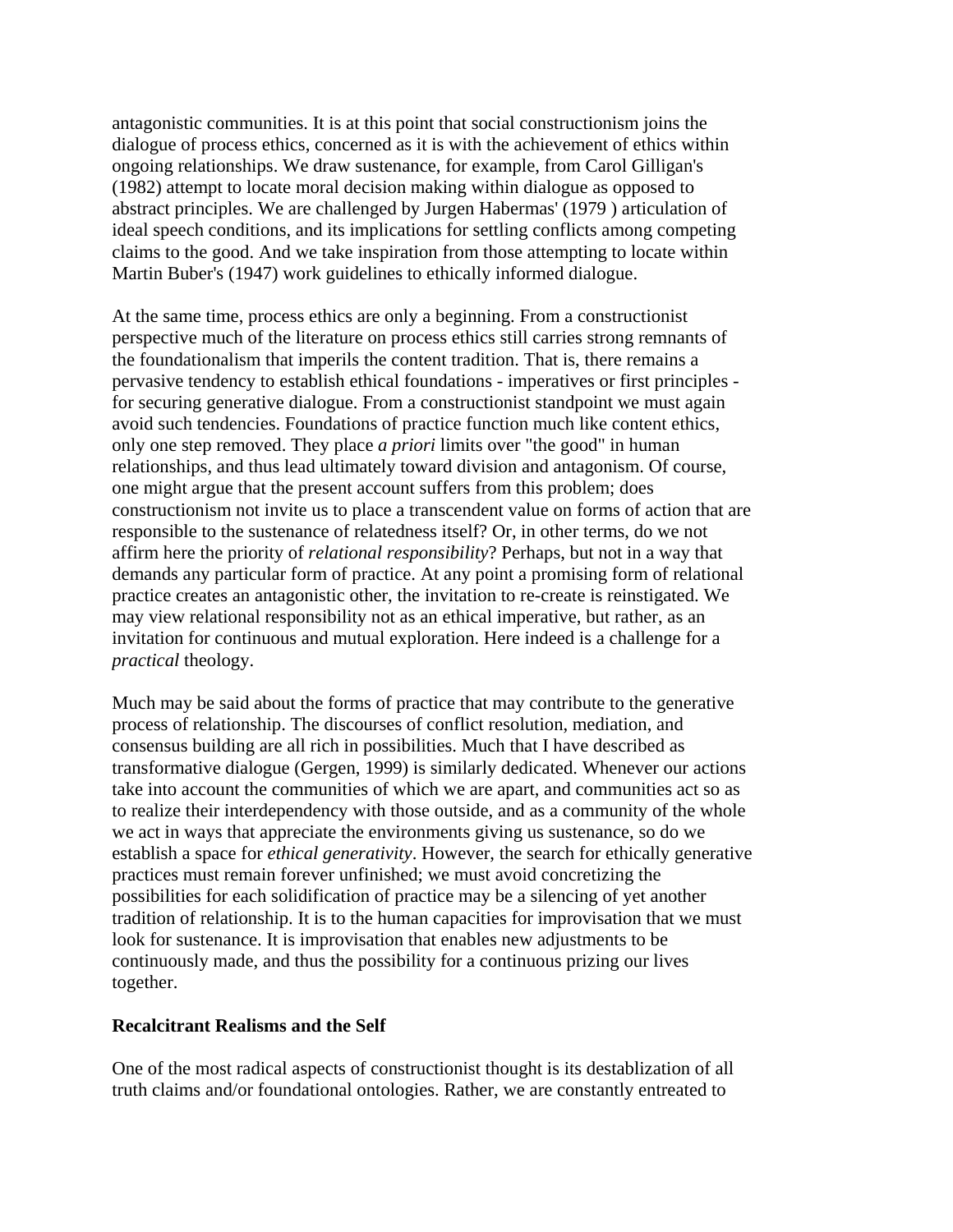explore the communal processes from which our taken for granted worlds emerge. All that seemed *natural* we may now understand in terms of *cultural* location and function. And in doing so we thereby open new worlds of potential. By and large my interlocutors in this volume have drawn significant sustenance from this liberatory aspect of constructionist thought. They have demonstrated the culturally contingent presumptions of a bounded self (Wallace, Hermans, Schweitzer), cognitive development (Day), the psychology of religion (van der Lans), psychological conversion (Popp-Baier), and more. At the same time, I am especially pleased that most of my colleagues have looked beyond the deconstructive moment to explore the more positive potentials of constructionism. As they variously demonstrate, the same forms of argument used to destabilize the potentially stultifying voices of monologic authority can also be used to understand the positive creation of beliefs, morality, religious experience, conversion, and church organization.

Yet, I am also unsettled by a certain tendency within many of these contributions. It is a tendency that sometimes gives rise to unnecessary distances and doubts, or misleading grievances with one or another aspect of constructionist thought. It is also a tendency that can ultimately undermine the positive potentials of these offerings. And finally, it is a tendency that gives rise to one of the major issues of contention within this volume: the status of the self. The tendency may usefully be viewed as a vestigial commitment to a realist epistemology. A particular form of realism lies somewhere toward the center of modernist institutions of science, education, and governance. Put simply, it is a belief in the reality of a material world, a world that exists independently of the minds of those seeking to understand this world. Science, as an institution, is dedicated to establishing knowledge of this world, education seeks to impart such knowledge to new generations, and government decision making (within the West) is largely carried out in terms of "real world" parameters. The declaration of "the real" also establishes the grounds for what is "true." True propositions are those which accurately reflect or picture the real. Truth and reality walk hand in hand.

In an important sense the drama of constructionism derives from its contrast to the realist tradition and the allied conception of truth. For constructionists the distinction between a world "out there," and a mind "in here" is already subject to question. Scientific knowledge is not an accurate reflection of what exists, but a communal tradition of representation with deep roots in cultural suppositions, values, and institutions. This is scarcely to abandon the realist tradition, but rather, to realize that it is indeed a tradition. Such realization creates a context in which we can reflect on the implications of its practices for western culture and the world. At the same time, what for me is one of the most important elements of a constructionist orientation is often disregarded by those carrying out constructionist inquiry. It is an element also obscured in many of the preceding chapters. This is the caveat that *constructionist proposals are not themselves truth bearing* about such matters as mind/world dualism, material reality, knowledge, and the like. There is no foundation upon which constructionism rests. Rather, constructionist proposals constitute a domain of intelligibility that invites, enables, or facilitates certain forms of cultural practice. The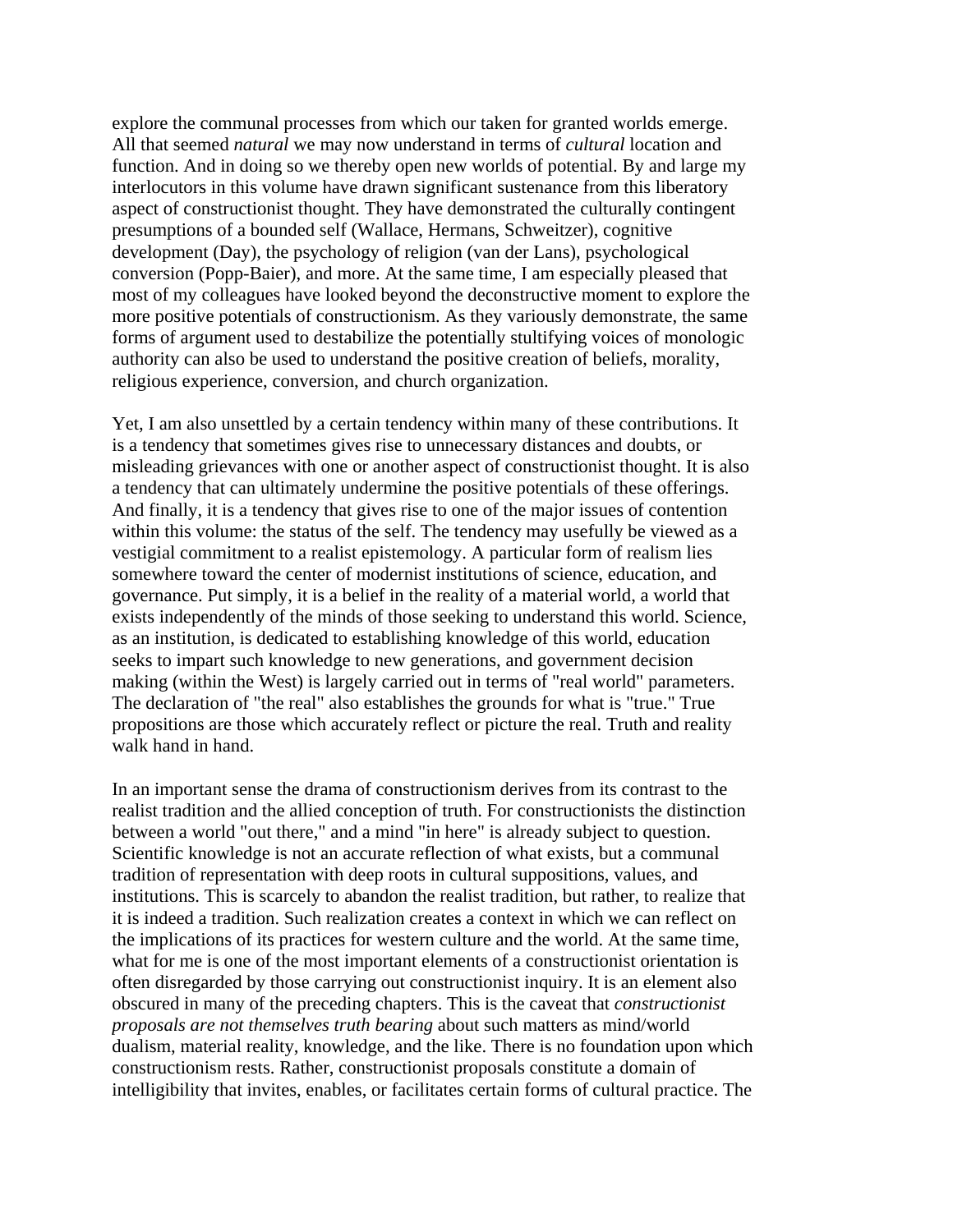question is not whether constructionist proposals are accurate or "true," any more or less than realist claims. Rather, we are moved to reflect on the value we place on the forms of cultural practice variously invited.

In my view, many of the minor vexations appearing in these chapters can be traced to the tendency of the authors to read constructionism in realist terms. That is, constructionist writings are assumed to be truth posits of the traditional realist kind. It is in this fashion that Aad de Jong, for example, takes me to task for my insufficient attention to "institutional facts," such as the reality of the Catholic Church as an organization. Garret Immink faults me for "underestimating the role of illocutionary force." And, in an interesting variation on this form of criticism, he finds constructionism deficient because it fails to recognize metaphysical facts. He holds to the view that propositional content is noetic, which is to say "neither in the mind nor physical reality" but inhering in "ideal objects." These forms of objection are unnecessary, in a certain sense, because my view of constructionism would not reject talk about institutional facts or ideal objects. Again, the question is not whether such exist but what are the consequences of putting things in this way. Or, more broadly, we may inquire into the ramifications of realist discourse. For my own part, I fear that pronouncements of what is "real" and "true" too often function to terminate dialogue. They tend to set limits over what can be admitted into the realm of possibility; they suppress those traditions for whom these realities and truths are not self evident.

I fear that this same tendency to reify constructionist theory may also serve to undermine the significance of many of the positive proposals offered by my colleagues. We have here compelling accounts of religious development (Day), the conversion process (Popp-Baier), the act of preaching (Schweitzer), religious education (Schweitzer), and the organizing process in religion (de Jong). But one must be cautious in generating such accounts, because the very form of our scholarly/scientific discourse is itself realist. Whether we subscribe to realism or not, common language use serves to declare "X is the case and not Y." If the reflexive moment is deleted from such discourse, it will enter the world in the form of a truth posit. (This has been a problem in my own writing as well, even when I have been at pains to add the necessary disclaimers). And when such proposals are cast in realist terms they become simply one further entry into the vast compendium of social science hypotheses. They place us again in the role of the expert - the monologic authority - and undermine the possibilities for genuine dialogue among traditions. It is in this same vein that many social scientists participating in the constructionist dialogues have sought means of simultaneously saying and unsaying, situating their claims within traditions or contexts, or calling attention to their own participation in the constructions . And, to reply to Jan van der Lans concerns (Chapter ) with methodology, it is also in this context that numerous constructionist investigators are contributing to a virtual renaissance in collaborative, performative, and reflexive methods (cf. Denzin and Lincoln, 2000).

Vestiges of the realist commitment are especially significant to an issue central to a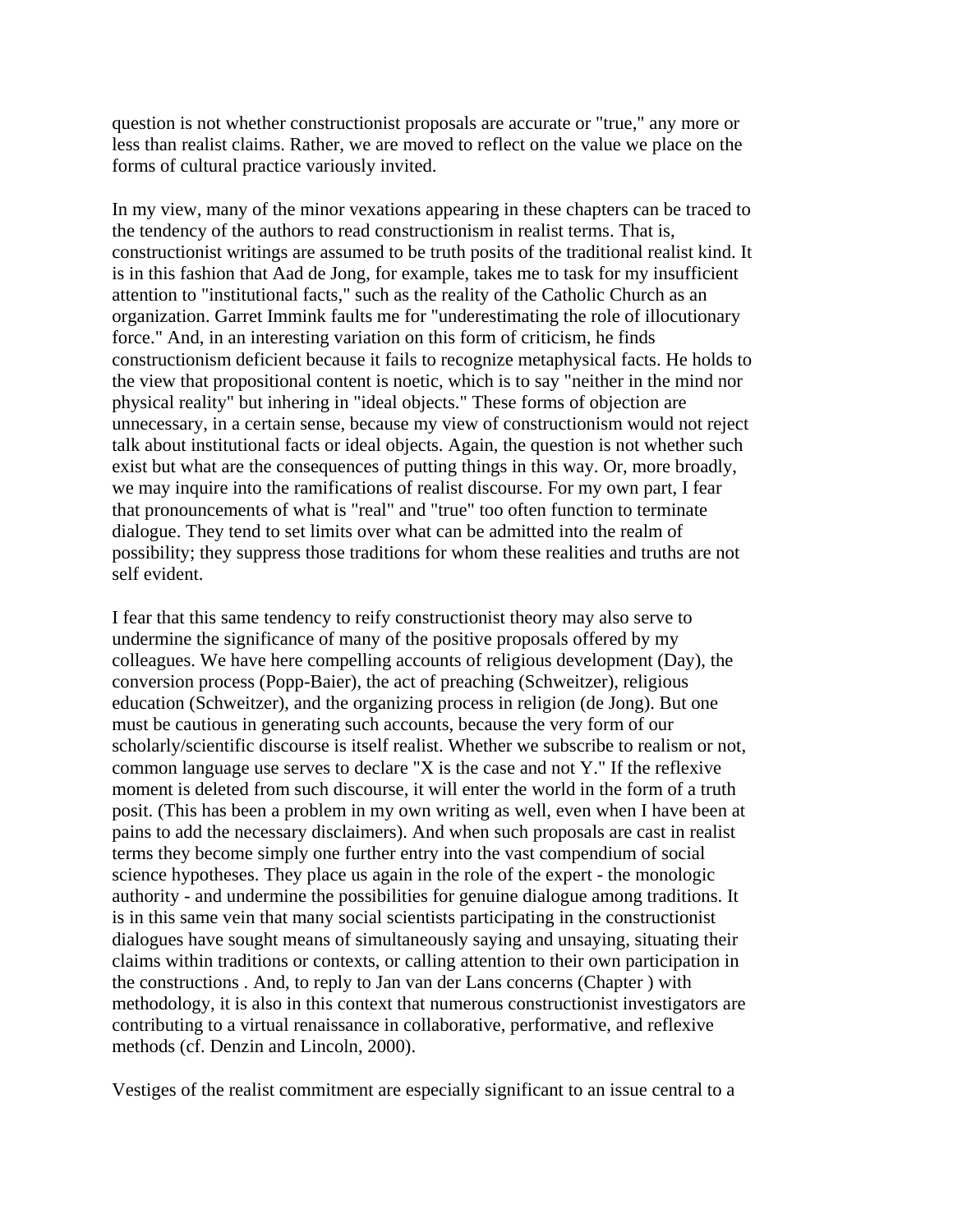number of the preceding chapters - the status of the self. By and large, my colleagues join in the constructionist critique of the traditional conception of the "self-contained individual." They add fascinating new chapters to our understanding of the ways in which self is embedded within and inseparable from relationship. At the same time, there is a strong reluctance to abandon the private, agentive, psychological self. Although Wallace's account conscience is deeply relational, he wishes in the end to preserve room for a personal conscience that can "tear apart the fabric of one's social relations in an effort to work out the meaning and truth of one's ownmost, radically individualistic, and oftentimes antisocial sense of the good," and that can "press beyond the limited confines and orthodoxies of (one's) communal groups in order to realize new expressions of truth and goodness." Echoing Wallace's Levinasian treatment of conscience, Hermans and Dupont's concrete ethics proposes a "subjective irreducibility of the other..." In Day's account of successful religious development, the culmination is an individual who is competent to speak as an author. While agreeing in some degree with Day, Schweitzer does not wish to see an abandonment of cognitive development. Similarly, van der Lans wishes to retain the assumption of "human beings" as "conscious, reflective animals. " And both deJong and Immink hold to the view that words and actions are in the former's terms, "realizations of intentions....of individual people."

I can well appreciate the desires of my colleagues here to retain something of the essential self so central to the western tradition - its theologies, its dualist epistemology, and its humanism. And I deeply admire the steps taken in many of these essays to explore the socially constituted character of individual being. Their deliberations on the work of Bakhtin, Levinas, Taylor, Harre, Searle and others are welcome additions to the current dialogues. At the same time, if we foreground the self-reflexive moment in constructionist theory, we realize that we do not confront a problem here of whether and to what extent there is an autonomous self, a social self, or no self at all. We need not ask whether there is, in reality, individual cognition, an autonomous consciousness, the sense of irreducible otherness, or human intention. We need not be concerned that in the social/discursive accounts of self certain constructionists (myself included) are "blind" to psychological process. Rather, the significant questions concern the implications for societal life of constructing the person within these various forms of intelligibility.

Thus, I have deep respect for my colleagues' wishes to sustain various elements of the western ethnopsychology of the self. I also live within the forms of life of which these elements are an integral part. In no way do I wish to see us abandon the vocabulary of love, hope, experience, intention, and the like. And we must savor those theories - psychological and theological - that offer support for these discourses and their respective institutions. However, with this said we must also be prepared to address the limitations. There is abundant and growing concern over the extent to which the reification of the mental world lends itself to loneliness, narcissism, antagonism, and instrumentalism in society, and the ways in which it impedes the development of cooperation, commitment, and community. Such issues have been addressed in many of my previous writings (cf. Gergen, 1994, 1999), and by many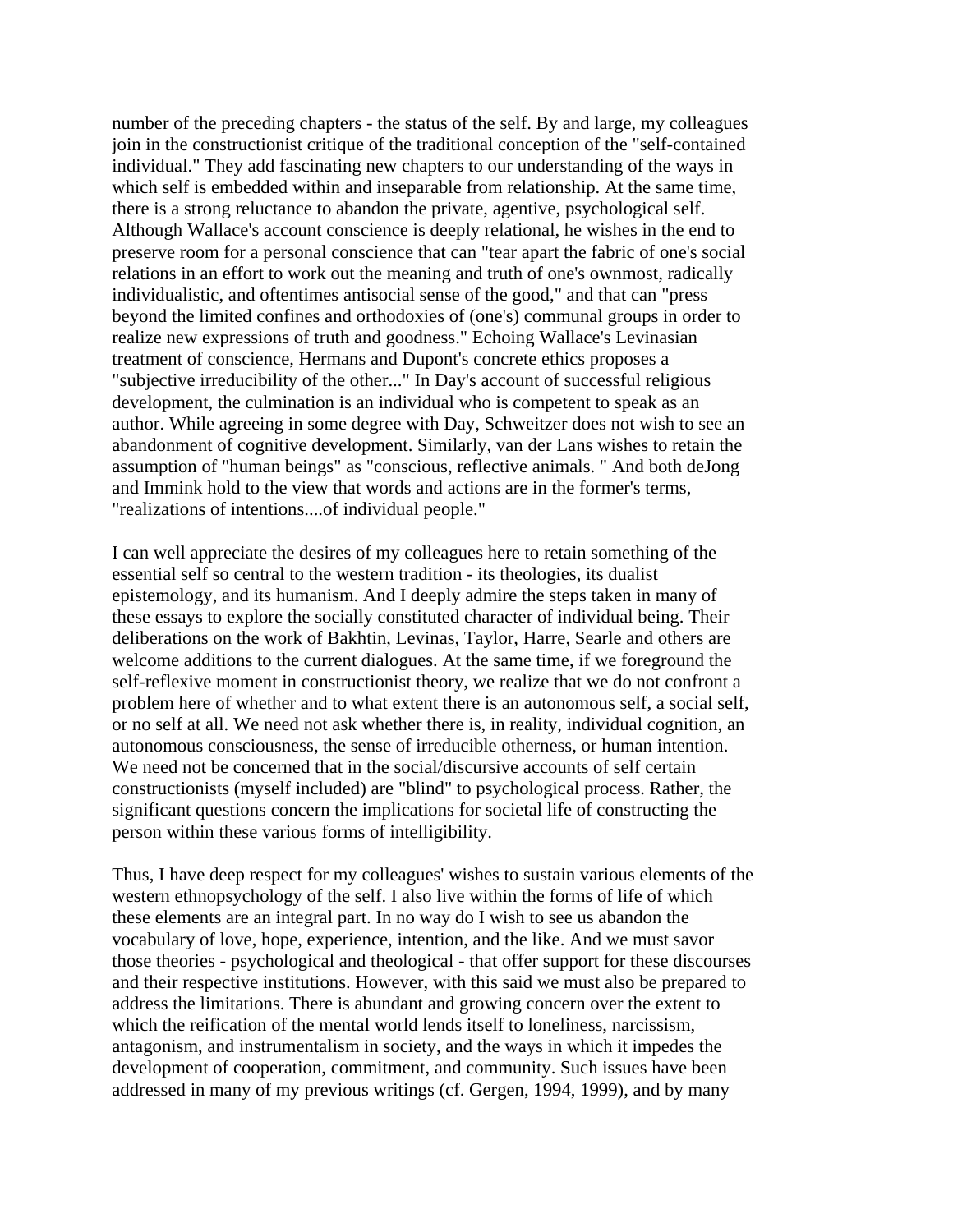before me. So, for me the important challenge is to hammer out alternative conceptions of the person that do not recapitulate the problems inherent in the traditional views of private minds. As I see it, our special charge is to articulate and render intelligible a conception of persons as inherently tissued one with another. Various chapters in the present volume surely move in this direction. I tend in my own writings, however, to go somewhat beyond what many of these authors are willing to permit. I do this not because I somehow "know" about the true nature of the self, but because the further we can press into the space a relational intelligibility, the greater the reflexive challenge to the existing traditions. And with this challenge also comes an opening to new, more communal forms of practice. Already such practices are beginning to emerge within the worlds of narrative and postmodern therapy, community conflict programs, collaborative educational programs, and appreciative inquiry in the organization. And there are signs within the present chapters of their emergence within religious institutions. I shall return to the implications of these practices in addressing the challenge of the sacred.

## **The Relational Real/ization of the Sacred**

In his widely acclaimed volume, The Sacred and the Profane, Merciade Eliade (1959) argues cogently for the significance of sacred experience in human history. For Eliade the sacralization of space is essential, for example, because "it reveals the fixed point, the central axis for all future orientation." (p.21) The experience of the sacred is set against the tradition of the profane, in which all "space is homogeneous and neutral." (p. 22) It is simply there to be dissected by various rational tools. This is the space that we typically identify with the "common stock of philosophical and scientific thought" (p. 22). We might suppose that Eliade was moved to justify the significance of sacred experience primarily because such experience was under siege. This was Carl Jung's (1933 ) view, as he wrote with passion about the loss of the mysteries of the spirit through science. "It is easy enough to drive the spirit out of the door," he wrote, "but when we have done so the salt of life grows flat - it loses its savour." (p. 142). Even more trenchantly, Morris Berman argues in The Reenchantment of the World that the modernist vision of the world - most fully represented in the scientific perspective - has robbed humanity of its major source of valuing. As Berman sees it, the scientific perspective distances the person from nature. We observe nature as if independent from us, and as a result, we study and use nature for our own purposes. The result has been disastrous for the ecology and for human relationships. Again, we are drawn to the call of the sacred.

In my view the domain of practical theology carries with it a tension between the traditions of the sacred and the profane. There is within the preceding chapters a strong impetus to realize the sacred. Intimations of the sacred are especially pervasive in the contributions by Wallace and Hermans. For Wallace the significance of the sacred may be carried by narratives, and for Hermans by silence. Both Schweitzer and Immink hold fast to an ontology of the sacred in religious and ministerial practice. At the same time, most of the contributions to the present volume are framed in the common argot of contemporary social science: a language of the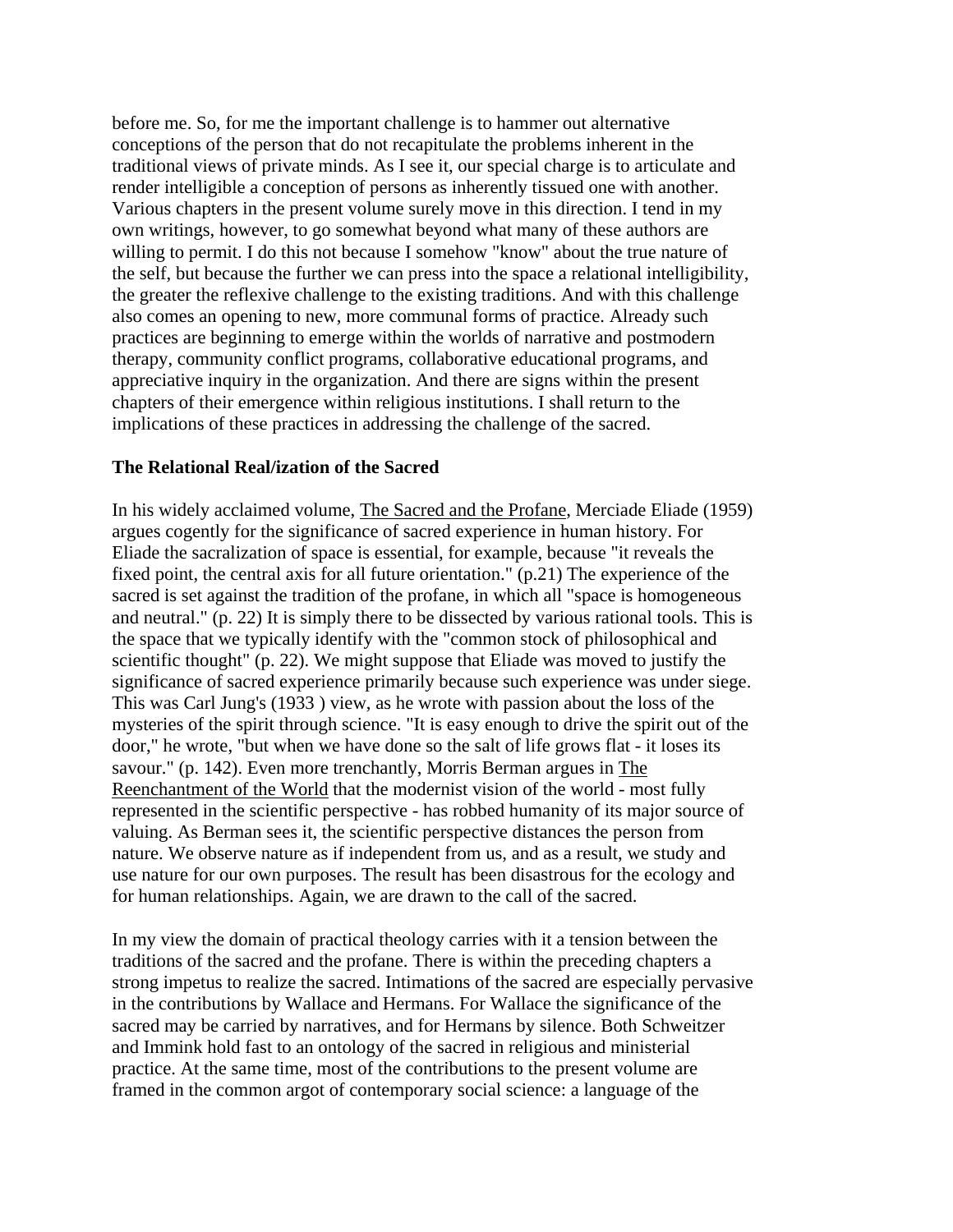profane. The discussions of religious development, the relational construction of the self, the conversion process, religious organizing and the like, would be congenial companions to dialogues within the social sciences more generally. In my view there is an important tension here: as in the scholarly world and society more generally, the discourse of the profane is in ascendence. As it expands to fill the domain of intelligibility, so does the realm of the sacred recede. Sacred discourse is squeezed into "quaint" corners; its profundity is translated as mere performance.

In the same vein, those concerned with the realm of the sacred might also be resistant to social constructionist ideas. After all, constructionist texts largely grow from secular roots, and in this respect (among others), share much with 20th century science. And certainly one's resistance might be reinforced by the way in which constructionist arguments remove any fundamental warrant from ontological, logical, or moral claims issuing from religious or theological spheres. Constructionism casts a suspicious eye toward serious eschatology.

Yet, in my view this account is incomplete. Further probing reveals a far more promising relationship between constructionism and "the realm of the sacred." This is so, in part, because the constructionist dialogues restore parity between the scientific and the spiritual worlds of understanding. The traditional binaries used to elevate science over religion - with the material over the spiritual, objectivity over subjectivity, determinism over voluntarism - are rendered invalid. Such distinctions create our realities rather than reflect them. Constructionism not only invites the scientific and religious traditions to the table as equals, but simultaneously asks us to consider the societal consequences of religious and spiritual discourses. The question here is not one of truth, for both science and religion generate their own truths within their own spheres of practice. The primary question is how do scientific and spiritual discourses (and practices) function within our relationships; what are the reverberations for our lives together - here and now and beyond? And, if we find that some of these consequences are unfortunate, we should open new dialogues, generate new interpretations, and consider alternative practices. One might venture that the discourses and practices of the sacred have contributed more to cultural well-being than the practices of science. However, the ways in which this may be so - or not should be the subject of continuing dialogue. And these dialogues should be open to a multiplicity of evaluative criteria. In this way we remain responsible to the very process of meaning making itself.

Yet, in my view the constructionist dialogues can carry us still further. The preceding chapters have demonstrated a variety of ways in which constructionism can be used to explain religion, morality, worship, and so on. As pointed out, these efforts have rendered the otherwise sacred in a profane language. Is there a way in which the opposite case can be made, in which the constructionist dialogues may contribute to the real/ization of the sacred - giving the spiritual world a palpability rivaling that of the secular? I believe there is. For me the pivotal concept in the constructionist movement is *relational process*. The significance of social construction largely derives from its replacement of the individual as the fundamental atom of cultural life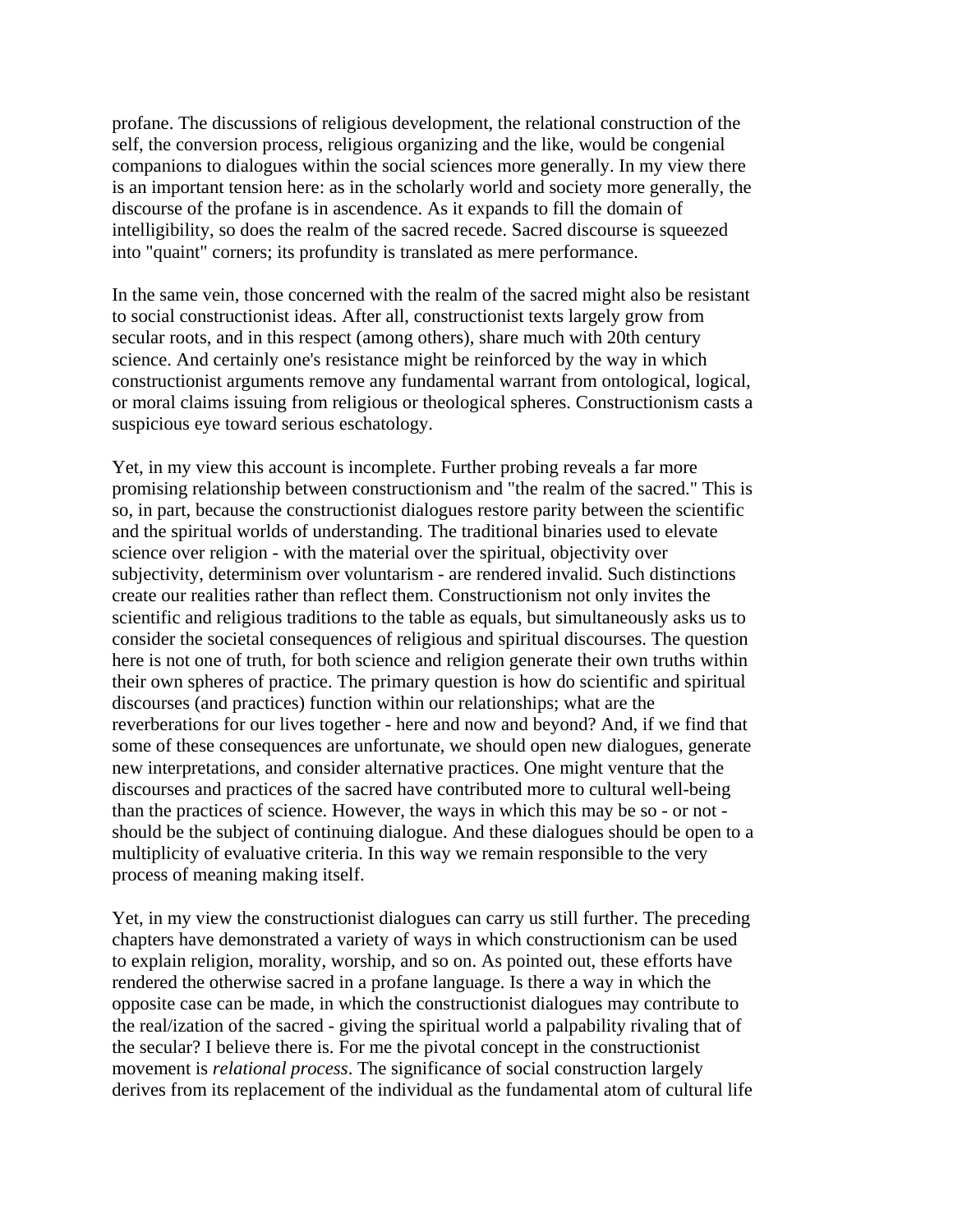with relations in action. To bring this view into full intelligibility, and to secure a range of congenial practices, would transform the face of cultural life. Yet, we may ask, given its critical role in societal life, what is the nature of relational process? Here the constructionist falters. Surely, there is much that has been said about relational processes, and the vistas of future exploration are enormous. The chapters of the present volume bear important witness. However, the constructionist also understands that anything said about relationship is inevitably issuing from a particular culture, tradition, and historical era. The reflexive moment in action. Thus, we may develop compelling discourses of relationship, but such discourses can in no way picture, map or contain the phenomenon. In fact, to presume that relational process is "a phenomenon" is already to objectify the otherwise inarticulable, that which must inevitably remain beyond our descriptive possession.

Let me offer a provocative reconstruction: that source from which all meaning is made possible - all that we deem to exist, that we hold valuable, that we cherish , that gives our lives a sense of worth and direction - issues from a source that is unfathomable. Placed in these terms, we locate a significant space for dialogically linking the domains of the profane and the sacred: daily life is altogether in immersion in relational process, but simultaneously a process that is the unfathomable source of being. In confronting the enormity of the impenetrable source, we approach the register of the sublime - resistant to logical limning - and commanding of our awe. And it is in precisely this space of wonderment that theology and social construction begin to merge. For this sense of the sacred - as an indescribable font of existence - is itself a theme entwined with centuries of theological sensibility. The view is certainly present in the Judao-Christian tradition. "How unsearchable are his judgments and how inscrutable his ways!" we find in the book of Romans (11:33). It reemerges in the 4th century writings on negative theology, in which humans are deemed incapable of direct comprehension of the Deity. We are linked to our fellow beings by bonds of love, it was advanced, and we cannot ascertain the source of this communion through acts of reason. Much the same theme now emerges in postmodern theology (1). As Mark Taylor (1984) avers, "The *radical* codependence of all things negates the possibility of an absolutely primal origin from which everything descends." (p. 154). And there are important links as well to Chris Hermans' vision of "ultimate meaning" as residing "in silence as unuttered truth." Many will also find in these recognitions of the relational unfathomable echoes of the Asian traditions of Buddhism and Taoism.

As we move into this space of understanding we are prepared as well for a transformation in our sense of relationship to a Deity. We can understand the traditional conception of God as Supreme Being - an identifiable entity possessed with power, love, anger, wisdom and other attributes garnered from our discourse on human agents - as a communal construction. However, as we are sensitized to the sacred dimension of relatedness, we can glimpse the possibility that God is not a separate Being, but that God is immanent in a *process* from which we cannot be separated (2). We need not view God as distinct and distant from humankind, as our relationships in the here and now possess hierophanic potential - the capacity to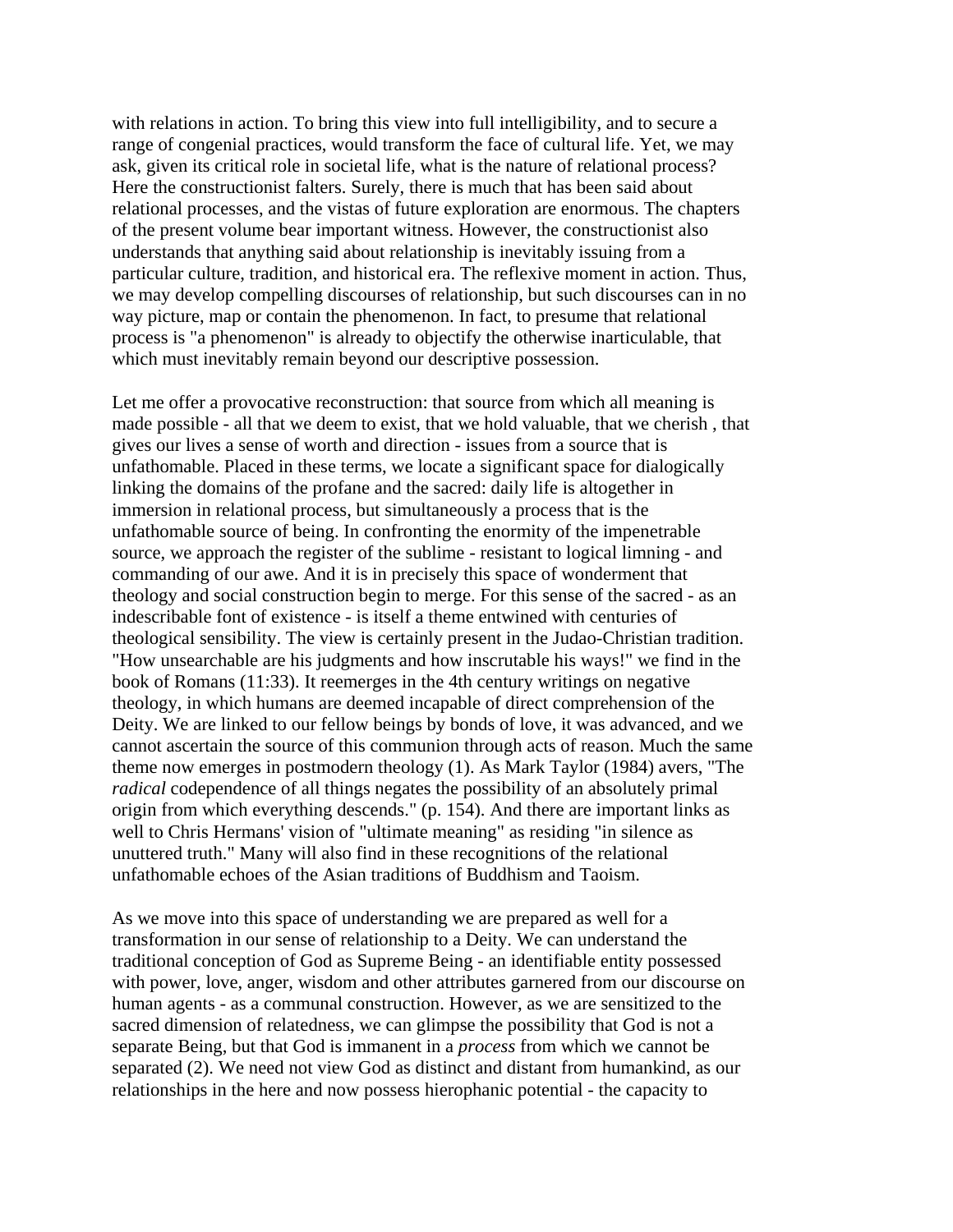manifest the sacred. In this sense, God is the reality "in (which) we live and move and have our being." (Acts 17: 28) In our every action we possess the potential to share in this process. Nor, must we view the relational process as limited to the human domain. In the generation of meaning we cannot ultimately separate that which is human from the non-human. Required for the creation of meaning - and thus the immanence of the sacred - is a generative relationship with all that we call natural and material. In Martin Buber's terms, "the relation with God...includes and encompasses the possibility of relation with all otherness." (1958, p. 81) And, as we extend the conversation of construction, we see that "all otherness" becomes "one" in relational process.

The implications of this view for a *practical* theology are significant. Rather than understanding the realm of the sacred as distinct from daily life, we are invited to see our participation in daily life as potentially an emanation or realization of the sacred. In particular, when when our actions contribute to the continuous generation of meaning - which is to say, to generative as opposed to destructive coordination - we are with God, participants in the divine. We are contributing to those very processes from which domains of value, morality, and theology issue forth. In this sense, living with God is not a postponement to some future and unspecified time; in Christian terms we need not await Christ's coming. We have the potential to reveal Christ in every momentary action. In Taylor's (1984) terms, "Within the unending play of the divine milieu, 'waiting is the final losing game.'" (p.155) The sacred inhabits the full flowing of relatedness, and is thus most apparent in those actions that rescue the flows from the inevitability of opposing cross-currents. Thus, we approach the sacred in forms of ethically generative practice, of relational responsibility, of moving from singularity of self to co-construction - as outlined above. And I believe, we may participate in the living deity in many of the practices described by my colleagues: in religious and moral development, preaching, church organizing, and religious education. Aad de Jong's chapter ends with an exhortation for "practical theologians to cultivate participatory attidues and skills." In extending and realizing the call, so do we cultivate the sacred.

#### **Footnotes**

(1) See, for example, Coward and Foshay (1992). (2) See also Marion (1991).

#### **References**

Arnett, R.C. (1986) Communication and community. Carbondale, IL: Southern Illinois University Press. Berger, P.L. (1979) The heretical imperative: Contemporary possibilities for religious affirmation. New York: Doubleday. Berman, M. (1981) The reenchantment of the world. Ithica: Cornell University Press. Buber, M. (1947 ) Between man and man. London: Kegan Paul. p. 65 Caputo, J. (1993) Against ethics. Bloomington: Indiana University Press.